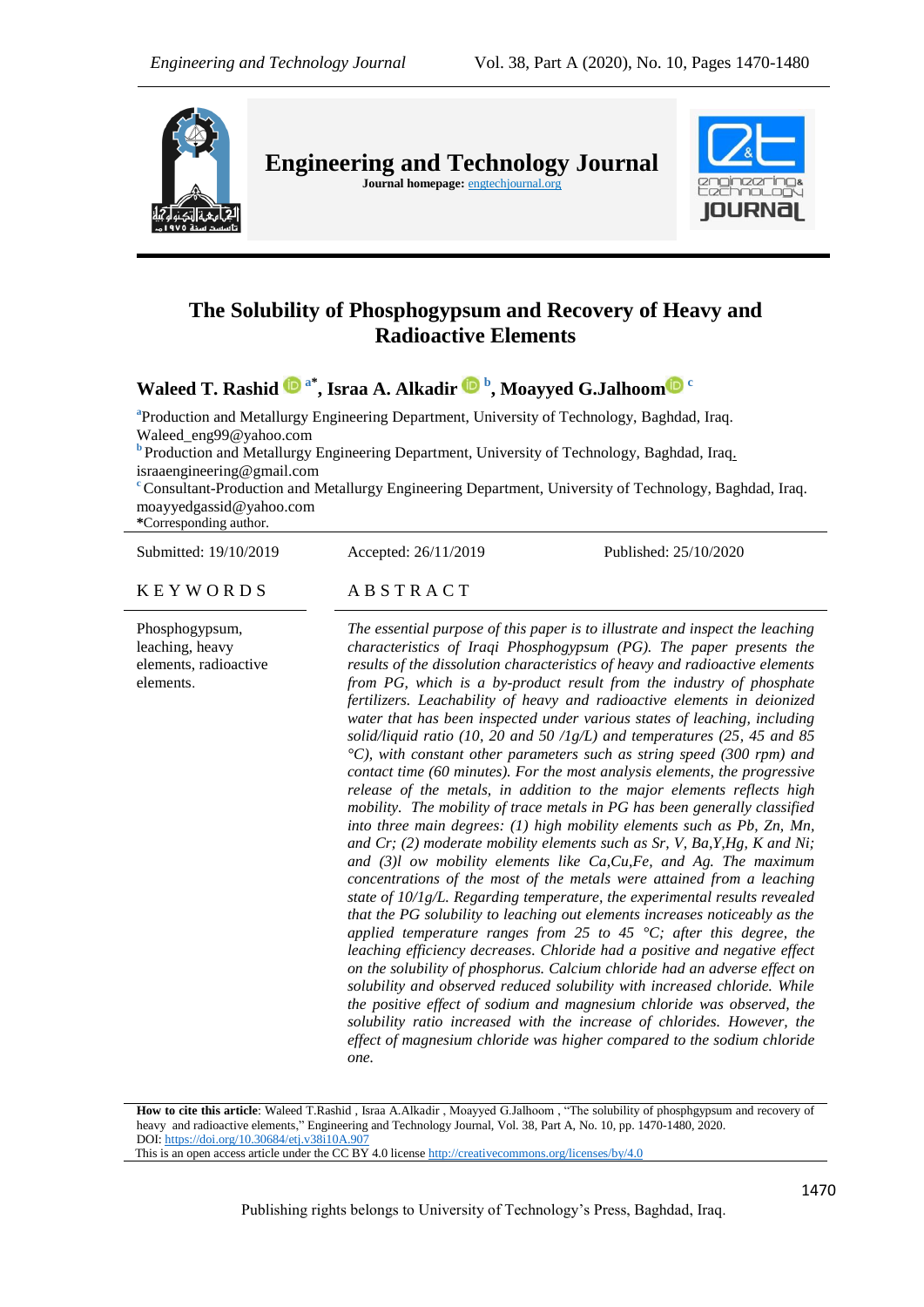# 1. **INTRODUCTION**

Phosphogypsum (CaSO4•2H2O) is the gypsum of chemical origin that results from producing fertilizers, whereby soils rich in phosphorus are exposed to sulfuric acid leading to phosphate fertilizers and phosphoric acid (H3PO4), according to the chemical equation below [1]. The phosphoric acid (H3PO4) production currently employed is not very efficient with respect to the generation of by-products because of each tone of the produced acid, 4.5 ton of phosphogypsum are generated, and this product by not having direct and continuous use and also by being currently stored in landfills exposed to the weather, which becomes one of the biggest environmental problems for producers of fertilizers. The destination for the phosphogypsum is urgent since the world's agricultural demand is increasing, and it is the real responsible for the emergence of this environmental problem. There are some possibilities of application of this material, typical example is the adoption in civil engineering where it can decrease the construction costs in paving roads and building houses [2,3], in agricultural uses [4] to modify and enhance the chemical and physical soil properties[5], and in treating wastewater [6]. However, all these applications are invariably challenging because phosphogypsum is classified as TENORM (Technologically Enhanced Naturally Occurring Radioactive Material), that is, a solid waste containing naturally occurring radioactive elements from the rock matrix. Phosphate fertilizers contain traces of heavy and radiation metals that are likely gathered in certain soil due to the repetitive use of the phosphate fertilizer. Radioactive and heavy metals could have considerable adverse effects on the health of people and animals. The degree of harm largely depends on the length of the exposure period; the most significant effect is associated with the most extended period. It is crucial to protect soil from being contaminated as a result of the use of phosphate fertilizer. Thus, effective and efficient techniques should be developed and adopted to exclude radioactive elements from phosphate soil. According to relevant literature, two common and recognized methods have been suggested and used to remove these harmful elements: leaching and calcination. The leaching method is quite preferred as it is more costeffective. The calcination method requires high power consumption [7]. More than 12 million tons of phosphogypsum (PG) were accumulated as a waste by-product of phosphoric acid production at Al-Qaim fertilizers complex in western Iraq [8]. Currently, worldwide waste PG generation exceeds 100–280 Mt/y. Moreover, 14% of worldwide production reprocess, 28% dump into water bodies, and 58% are being stockpiled and may cause a huge environmental problem [9]. Phosphogypsum is mainly composed of gypsum combined by the water of hydration (0.5-2 molecules). Impurity like Al, P, F, Si, Fe, Mg, in addition to other trace elements, including rare earth element existed initially been or partition during the chemical process [10]. Naturally occurring radionuclides of U-238 and Th-232 decay series are of most concern due to their radioactivity and toxicity. Phosphogypsum also enriched by Sr and Ba. Phosphogypsum is formed from phosphate rock according to the principal reaction [11].

This study aims to find methods to recover trace elements from the Iraqi ore phosphogypsum generated as wastes by-product from Al-Qaim fertilizers complex in western Iraq. The dual-studies are beneficial to the environment and economic recovery of the heavy and radioactive elements from the ores to reduce their content. This allows for the evaluation of these elements and thus their toxicity reduces. Therefore, recovery of these valuable elements is not only a means of maximizing the mineral potential but also a means of environmental stewardship.

## **2. EXPERIMENTAL WORK**

# *I. Materials*

Phosphogypsum samples which used in this work were obtained from Iraq (Al-Qaim fertilizers complex at Al-Anbar Government). All the chemicals used have an analytical grade. Deionized water was used to prepare the solutions in the current study. Leaching has been done for bauxite of  $+75$ -150µm in leaching cell consist of 250 ml 3- neck round glass with refluxing condenser and thermometer placed on the magnetic stirrer heating mantle. The slurry in the vessel is stirred by using Teflon coated magnetic. The solution used for leaching process is kept constant (100 ml) in all leaching experiments. After each experience the ore is filtered by filtered papers, after that the residual is dried in oven at 100°C. Known weighted or known volume samples have been sent for XRF and atomic absorption analysis for ZrO2 and other. The atomic absorption spectroscopy type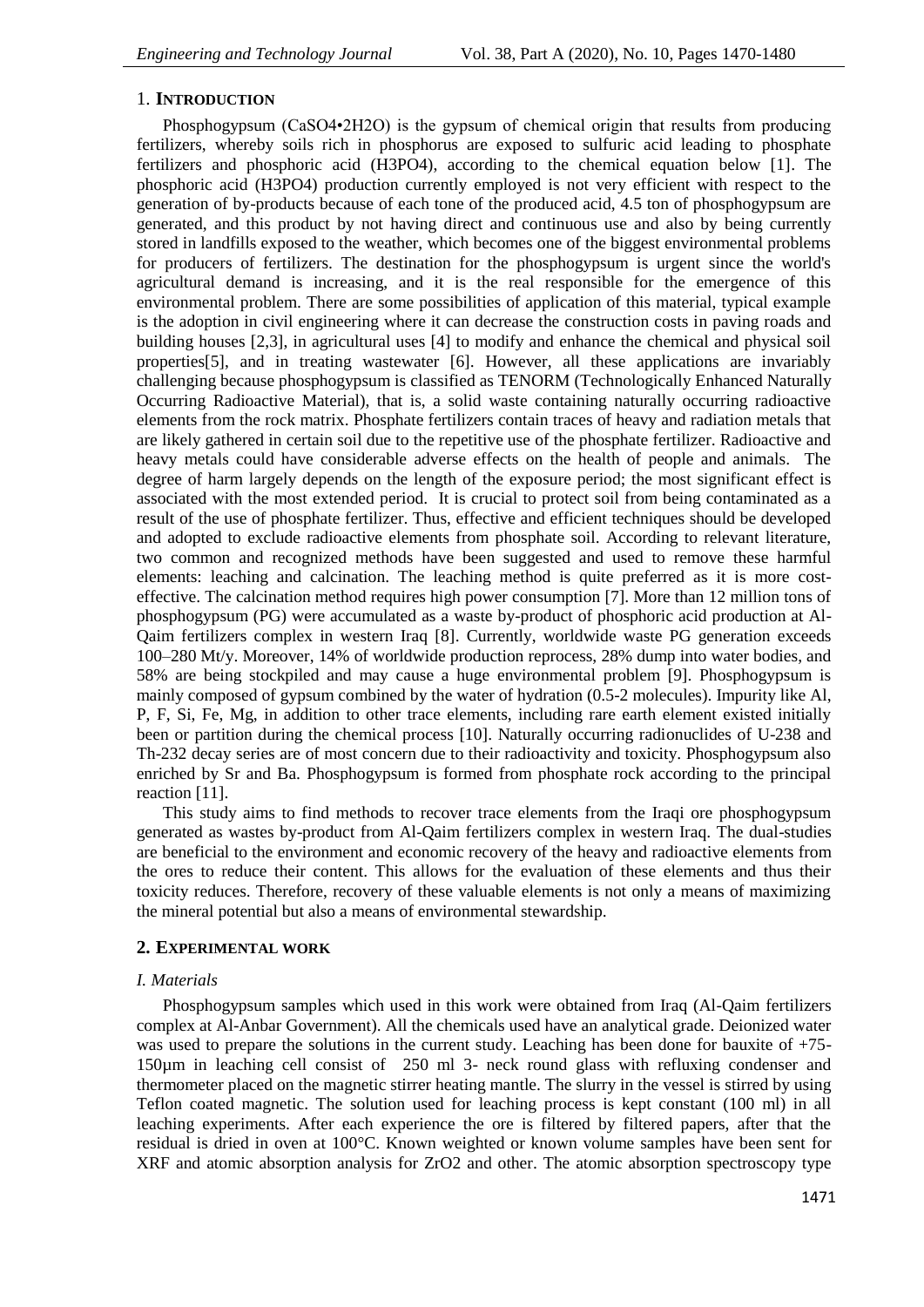(nova AA 350), was used to determine the dissolved Al2O3, ZrO2 in solution of leaching and extraction process experiments at the laboratories of Ibn-Sina State Company.

# *II. Chemical Analysis for the Phosphogypsum sample*

The samples were collected to offer a comprehensive study about phosphate, phosphogypsum, and selected trace elements, to detect the chemical composition of the ores. The XRF analysis of Phosphogypsum was done in University of Baghdad, College of Geology, The Iraqi-Germany Laboratory.

### *III. Mineralogical Analysis*

Qualitative mineralogical analysis regarding representative sample of phosphogypsum sample taken from ore preparation step has been carried out at University of Baghdad, College of Geology, The Iraqi-Germany Laboratory. The mineralogical analysis has been achieved through the use of Xray diffraction (XRD) (Shimadzu 7000). The X-ray diffraction was registered at 30 mA and 40 kV for a Cu-target tube.

#### *IV. SEM Analysis*

The SEM analysis involved forming an electron beam of high acceleration emitting from a LaBr6 and a tungsten source in a high vacuum. By passing the formed beam through a series of apertures and condensers, the beam is concentrated into a fine probe. As a result, this generates a raster scan over the limited area of rectangular shape. The inspection was done at Department of Production Engineering & Metallurgy, UOT. A scanning electron microscopy model was employed to examine the morphology of phosphogypsum powder

#### *V. Atomic absorption spectroscopy*

The atomic absorption spectroscopy (nova AA 350) was used to determine the dissolved some heavy and radioactive elements in the solution of the leaching process at laboratories of Ibn-Sina State Company.

#### *VI. The leaching and solubility of phosphogypsum*

Studying the solubility of calcium sulfate and the recovery of the heavy and radioactive elements were achieved for the phosphogypsum sample. The leaching behavior of Iraqi phosphogypsum was conducted deionized underwater conditions. Some variables were used, such as solid/liquid ratios and temperatures. All tests of leaching have been done for phosphogypsum powder and have a particle size -710+75μm. The pH values of phosphogypsum samples were determined by EPA method 9045D [12]. For this experiment, 20 grams of Phosphogypsum was mixed with 20 mL of the reagent water and stirred continuously for five (5) minutes; then it was allowed to stand for 1 hour. After that, the pH was measured. The pH of Phosphogypsum samples used in this study was of  $\sim$ 2.4, and this can attribute to the residual phosphoric, sulfuric, and hydrofluoric acids contained within the Phosphogypsum. One Phosphogypsum sample from each location was tested to determine pH. The pH of the used DI water for this experiment was 6.86, and the conductivity reached less than 0.1  $\mu$ •S/ cm. After the leaching process, the leach solution has  $pH \sim 3.3$ , and his value was constant in all the tested samples. The percentage of removal of the elements has been estimated depending on the following equation [14]:

 $L \% = [Cf/Ci] X 100$ 

Where Ci can be defined as the initial concentration in mg/kg, and Cf is defined as the final concentration in mg/kg.

# *VII. Effect solid/liquid ratio*

To study the effect of percentage solid to liquid on the recovery of heavy and radioactive elements, three values were selected (50//1, 20\1 and 10/1 g/L) of the phosphogypsum sample in a 1.5-lit glass beaker. The mixture was shaken in a reciprocal shaker (300 rpm) at constant temperature of 85 °C, for 60 minutes. The solution was filtered with a 0.40 μm membrane filter. The remaining solid sample is taken on the filter analyzed by XRF to define concentrations of heavy and radioactive elements.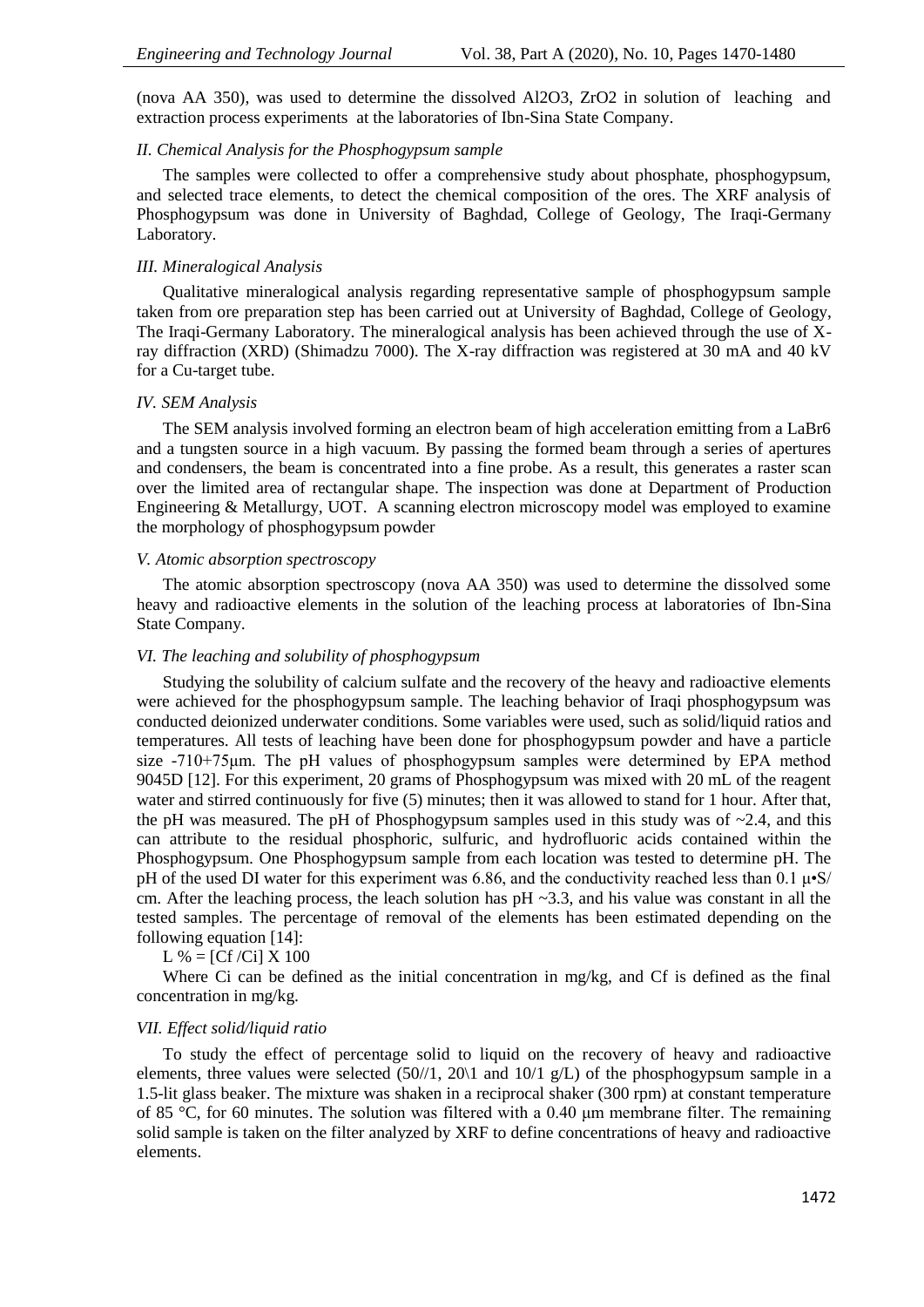# *VIII. Effect temperature*

To study the effect of temperatures in relation to the recovery of heavy and radioactive elements that derived from the sample of phosphogypsum, three values of temperatures  $(25, 45,$  and  $85 \degree C)$ were selected. The mixture was shaken in a reciprocal shaker (300 rpm), at contact time 60 minutes, and was percentage of solid to liquid was constant (10/L) g/L.

# *IX. Effect some chlorides (NaCl, MgCl2, and CaCl3) on solubility of phosphogypsum*

The solubility of Phosphogypsum was studied to improve the solubility of phosphogypsum in presence of NaCl, MgCl<sub>2</sub> and CaCl<sub>3</sub> at concentrations of  $(0.1, 0.2, 0.3, 0.4, 0.5, 0.6, 0.7, 0.8, 0.9, 1, 0.4)$ 1.5) g/l added to one liter of DI water at different temperatures (25, 30 and 35 $\pm$ 2 °C), and stirring speed 300 rpm for 60 minutes. The conductivity measured at every time until that they become constant, which expresses reaching saturation. A conductivity meter was used to measure the conductivity. All experiments were made at atmospheric pressure.

#### **3. SUBMISSION PROCEDURE**

#### *I. Chemical Analysis of Phosphogypsum Samples*

Table I shows the results of elements analyzed by XRF techniques. The elements abandoned in phosphogypsum samples particles size  $(-710 + 75\mu m)$  can be classified as major elements more than 1000 ppm i.e. (S, Ca, Na, Si, Mg, P, Sr, and Ba), medium elements 100-1000 ppm, i.e. (K, Ta, Ba, and Fe) and trace elements <100 ppm, i.e. (U, Th, Cu, Ni, V, Fe, Al, Pb, Cr, La, and Zn).

# **TABLE I: Chemical composition of the particles size of the phosphogypsum sample as received**

#### *II. Mineralogical properties (XRD)*

The mineralogical analyses of phosphogypsum were performed using XRD spectra, and their results were given in Figure 1. The previous Figure can show the main mineralogical phases of the phosphogypsum sample (calcium sulphate) with other secondary minerals such as dolomite and brucite, and from same Figure1, can be seen, the ratio of the components of the phosphogypsum ore, where percent of calcium sulphate has the most substantial proportion with a few percentages of dolomite and brucite impurities.

|                      | symbol                        | <b>Concentration</b> |    | symbol           | <b>Concentration %</b> |
|----------------------|-------------------------------|----------------------|----|------------------|------------------------|
|                      |                               | $\frac{0}{0}$        |    |                  |                        |
| $\boldsymbol{l}$     | MgO                           | 3.536                | 26 | ZrO2             | 0.00014                |
| $\boldsymbol{z}$     | Al2O3                         | 0.0038               | 27 | Nb2O5            | 0.00014                |
| $\boldsymbol{\beta}$ | SiO <sub>2</sub>              | 1.152                | 28 | Mo               | 0.00072                |
| 4                    | P <sub>2</sub> O <sub>3</sub> | 2.006                | 29 | Ag               | 0.00114                |
| $\sqrt{5}$           | SO <sub>3</sub>               | 46.42                | 30 | Cd               | 0.00020                |
| 6                    | Cl                            | 0.05028              | 31 | SnO2             | 0.00107                |
| $\overline{7}$       | K2O                           | 0.0675               | 32 | Sb2O5            | 0.00236                |
| 8                    | CaO                           | 36.91                | 33 | Te               | 0.00101                |
| 9                    | TiO <sub>2</sub>              | 0.0082               | 34 | I                | 0.00159                |
| 10                   | V <sub>2</sub> O <sub>5</sub> | 0.0061               | 35 | Cs               | 0.00040                |
| 11                   | Cr2O3                         | 0.00073              | 36 | Ba               | 0.02104                |
| 12                   | MnO                           | 0.00067              | 37 | La               | 0.00020                |
| 13                   | Fe2O3                         | 0.01769              | 38 | Ce               | 0.00020                |
| 14                   | CoO                           | 0.00039              | 39 | Hf               | 0.00010                |
| 15                   | <b>NiO</b>                    | 0.00185              | 40 | Ta2O5            | 0.01523                |
| 16                   | CuO                           | 0.00334              | 41 | WO <sub>3</sub>  | 0.00020                |
| 17                   | ZnO                           | 0.00890              | 42 | Hg               | 0.00010                |
| 18                   | Ga                            | 0.00005              | 43 | TiO <sub>2</sub> | 0.00011                |
| 19                   | Ge                            | 0.00005              | 44 | Pbo              | 0.00114                |
| 20                   | As2O3                         | 0.00007              | 45 | Bi               | 0.00010                |
| 21                   | Se                            | 0.00005              | 26 | Th               | 0.00010                |
| 22                   | Br                            | 0.00024              | 27 | U                | 0.00150                |
| 23                   | Rb <sub>2</sub> O             | 0.00006              |    |                  |                        |
| 24                   | SrO                           | 0.6326               |    |                  |                        |
| 25                   | Y                             | 0.00285              |    |                  |                        |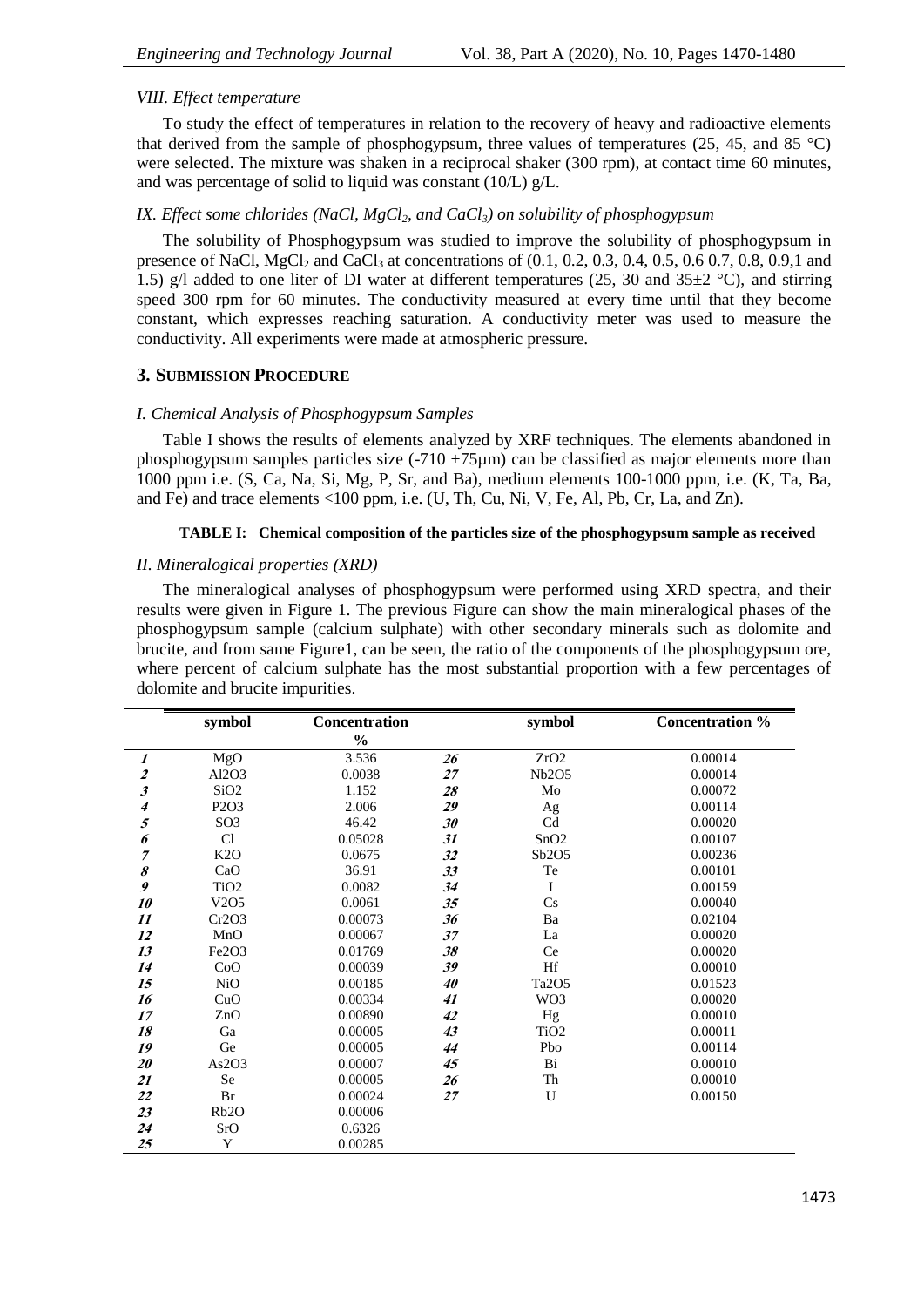

**Figure 1: XRD pattern of the phosphogypsum** 

# *III. Morphological analysis SEM and EDX*

An inspection was carried out by scanning electron microscopy (SEM) to inspect the morphology of selected samples of phosphogypsum (CaSO4•2H2O). Figure 2 shows different sizes of the accumulated Phosphogypsum particles. Phosphogypsum has different shapes like hexagonal, tabular and needles; also, the analysis revealed that granules of phosphogypsum are mostly with a maximum size of up to 1 mm. According to the EDS image shown in Figure 3, the recognized major elements are S, Ca, and O, which indicated gypsum [15].



**Figure 2: SEM inspection of the phosphogypsum ore**



**Figure 3: EDS inspection of the phosphogypsum ore**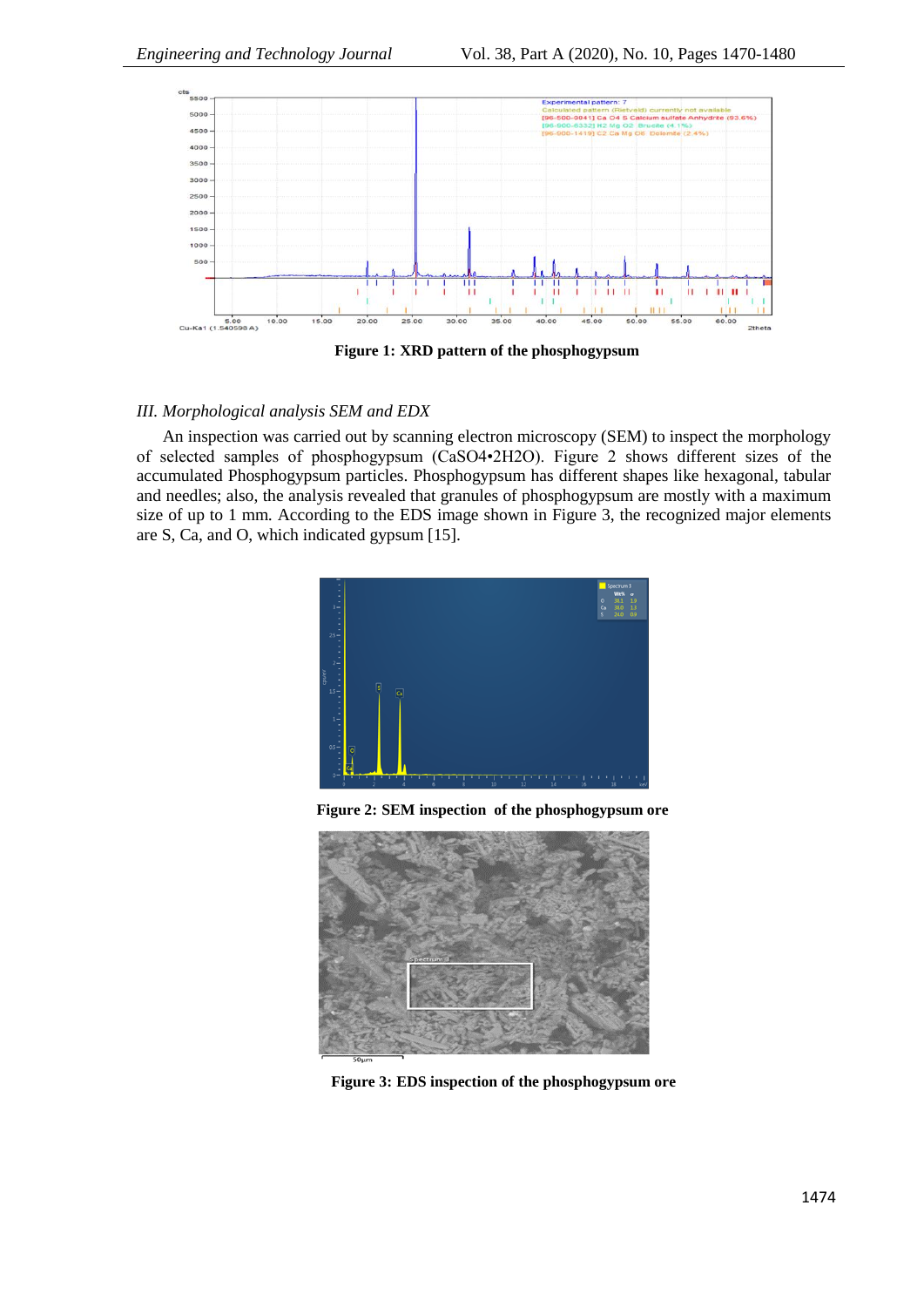# *IV. Effect of Solid to Liquid ratio and temperature on leaching and solubility*

# A. Effect of Solid/Liquid ratio

Figure 4 states the large leached quantities of the major elements (Pb, Zn, Sr, U, Cr, and Mn) at solid/liquid ratio (S/L) equals  $10/1g/L$ , while there is limited leaching action for the elements Sr, Cu, Fe, and Ag. According to the removal proportions, elements of Pb, Zn, Cr, and U have experienced a more leaching effect than others. Concentrations of the number of elements were dependent on the L/S ratio; when the L/S ratio was decreased, removing of the heavy and radioactive elements increased. This implies that they passed through Phosphogypsum without difficulty. Apparently, during the leaching test, there is full contact between Phosphogypsum and water. The solubility of the elements is largely influenced by the friction between solid-water and among solid particles themselves. The concentrations of the soluble heavy and radioactive elements are generally classified into two distinct groups: the first involves the elements of Ca, Cu, Fe, and Ag with removal percent less than 30%. The second group comprises the elements of Pb, Zn, and Cr, with removal percent up to 50%. In terms of percentages, the results of the removed elements are; Pb (59%), Cr (52.6%) and Zn (50.5%).



# **Figure 4: Effect of Solid to Liquid ratio on removed heavy and radioactive elements from Phosphogypsum by deionized water**

#### B. Effect of temperature

For each phosphogypsum sample, the temperature was found to play a vital role in determining the removal efficiency of heavy and radioactive elements. A temperature range from 25 to 85 °C was adopted and applied to explore the influence of temperature on the removal efficiency of these harmful elements. Other boundary conditions were held constant; solid to liquid ratio is 10/1 g/L, when using magnetic stirrer at 300 rpm/min and contact time reached 30 minutes.

Figure 5 show the removal efficiencies for the solid and radioactive elements based on the experimental results. It is quite clear that when the temperature ranges from 25 to 45 °C, the eliminating efficiencies of the following elements increase as well: Ca,K,Cu,Pb,Ni,Y,Fe,Sr,Ba,U,Zn,Cr,Mn,Ag,V and Hg. Speaking in numbers, the percentages of efficiencies rose from 32.73, 0.0508, 0.00181, 0.00059, 0.00182, 0.00282, 0.0287, 0.349, 0.0183, 0.00077, 0.0044, 0.0009, 0.00036, 0.00082, 0.0037 and 0.00007% to 30.55, 0.0331, 0.00103, 0.00041, 0.00123, 0.0013, 0.0113, 0.0153, 0.0183, 0.00071, 0.0021, 0.00051, 0.00013, 0.00063, 0.0022 and 0.00005, respectively. In contrast, they decreased with increasing leaching temperature, until reach to 34.8, 0.0431, 0.00125, 0.00105, 0.00147, 0.00247, 0.0134, 0.0288, 0.0288, 0.00105, 0.0034, 0.00087, 0.00046, 0.00094, 0.004 and 0.0001%, respectively.

The characteristic of phosphogypsum is to some extent, water-soluble, and unlike the majority of other salts. It displays reversing solubility because it is considered less solvable at higher temperatures [16, 17]. From the obtained results, it can be seen that below ∼25 °C, gypsum is with the minimum solubility, and thus it represents the greatest thermodynamically stable phase. As the temperature rises, the solubility increases to 45 degrees and then decreases. Such behavior can be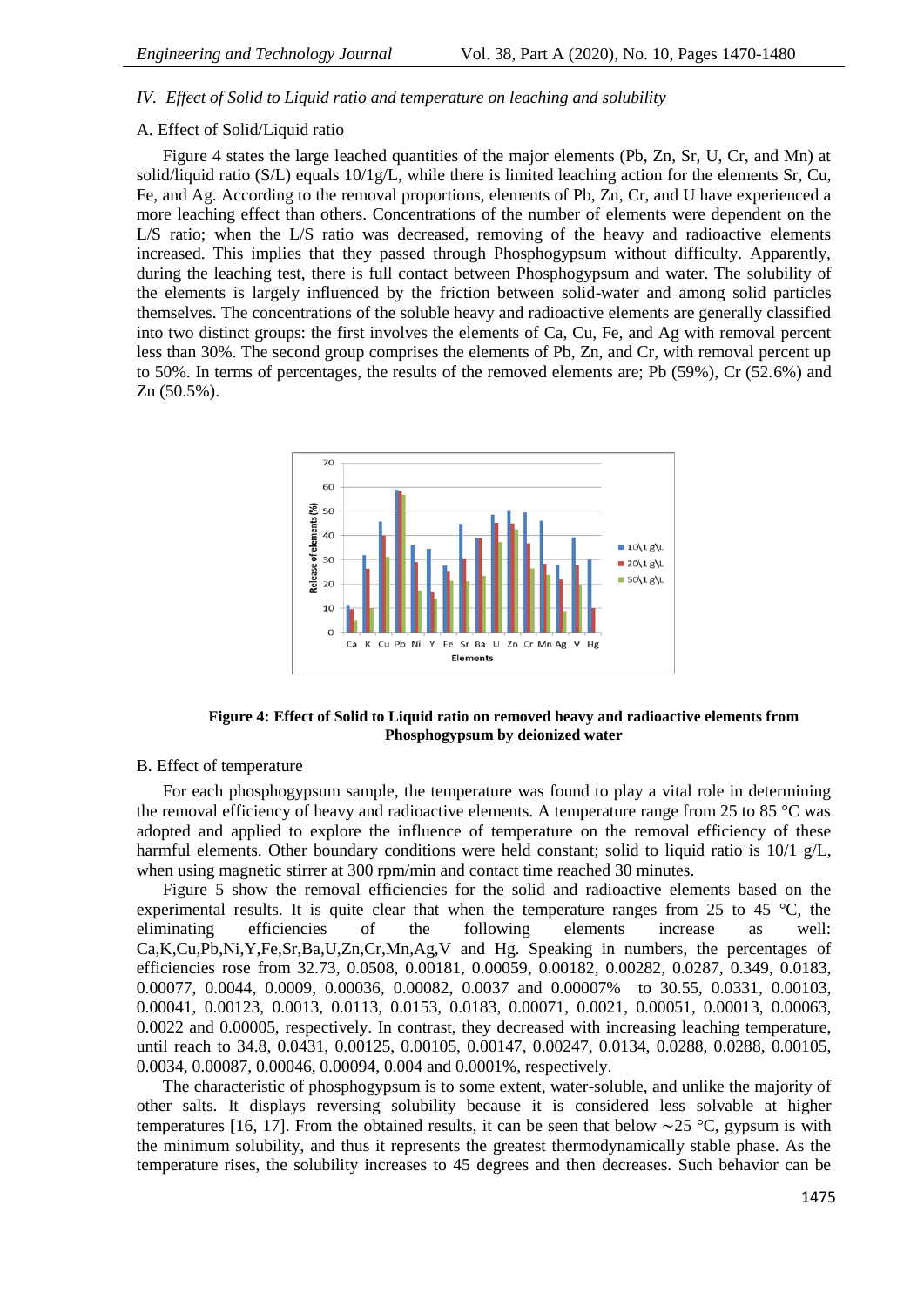attributed to the point that gypsum exhibits anhydrite conditions at temperature values of nearly  $40\pm 2$ °C. Moreover, gypsum exhibits hemihydrate conditions when the temperature is about 99 $\pm$ 2 °C. For temperature values between  $40\pm2$  °C and  $99\pm2$  °C, gypsum is appraised as metastable [18, 19]. As a consequence, the removal efficiency of radioactive and solid elements continues rising as temperature rises but up to a defined limit. The preceding results imply the endothermic nature of the reaction process; in addition, 45  $\degree$ C is the most preferred temperature for the solubility of the metal with negative environmental impacts from the phosphogypsum. Finally, the optimum temperature for such metal treatment is 45°C.



**Figure 5: Effect of Temperatures on removed heavy and radioactive elements from Phosphogypsum by deionized water.**

# *V. Effect of some chlorides on the solubility of phosphogypsum*

# A. Effect of NaCl concentration and temperature on the solubility of phosphogypsum

The solubility behaviour of phosphogypsum in sodium chloride solutions was examined with a range of concentrations from 0.1 to 1.5  $g/L$  and at three distinct temperatures 25, 30, and 35 oC. Figure 6 describes the experimental data of the measured solubility. According to this Figure, as the concentration of NaCl goes up the solubility of phosphogypsum goes up to a specific value too and then gradually goes down. Regardless of the variation in temperature, the measured maximum amount of the solubility is approximately 0.7 g/L. These findings are quite similar to those noticed in other previous relevant studies [20]. For all the examined concentrations, the solubility of Phosphogypsum is positively associated with temperature values; this implies that as the temperature increases the Phosphogypsum solubility increases in aqueous NaCl solutions too. These results are in agreement with [21, 22].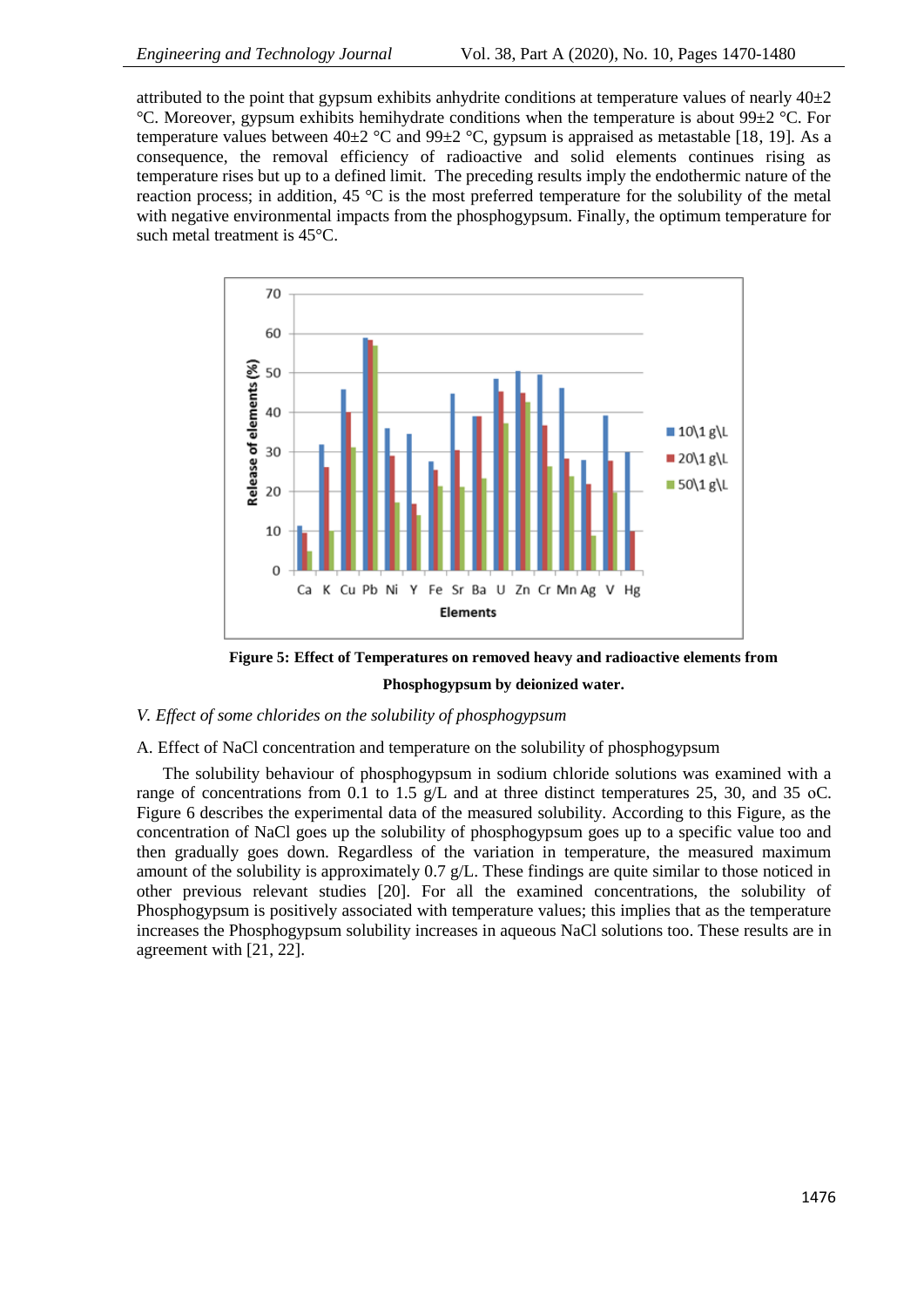

**Figure 6: Solubility of phosphogypsum in aqueous solutions of NaCl**

B. Effect of MgCl<sub>2</sub> concentration and temperature on solubility of phosphogypsum

Similarly, Figure 7 show the experimental results of the  $CaSO<sub>4</sub>·2H<sub>2</sub>O$  solubility in magnesium chloride solutions at temperatures range between 25 °C and 35 °C. The range of magnesium chloride concentration adopted for the examination from 0.1 to 1.5 g/L. It was apparent that the results proved that phosphogypsum becomes more soluble until MgCl<sub>2</sub> reaches 0.9 g/L (see Figure 4). The data show that the solubility of phosphogypsum was augmented with the magnesium cation at levels up in comparison with its dissolution in water. The increase of insolubility is due to the relation between magnesium cation and the partial sulphate ion in the form of stable  $MgSO<sub>4</sub>$  ion pairs. Several relevant studies have highlighted this relation between  $MgCl<sub>2</sub>$  concentration and the PG solubility [23, 24].

The maximum values of the solubility can be seen as in Figure 5, 1.05 g/L, 1.13 g/L and 1.15 g/L for 25, 30 and 35 °C, respectively. It is worthwhile highlighting that these concentrations are more prominent than those found in the case of NaCl solutions for the same corresponding temperature degrees. This implies the impact of magnesium chloride on PG solubility which relatively more similar to the impact of sodium chloride. Nevertheless, keeping the increase of magnesium chloride after a certain value will lead to a minor reduction in the Phosphogypsum solubility. Likewise, the temperature and dissolution of phosphogypsum in  $MgCl<sub>2</sub>$  are positively proportional. These results agree with the findings of [22].



**Figure 7: Solubility of phosphogypsum in aqueous solutions of MgCl2.**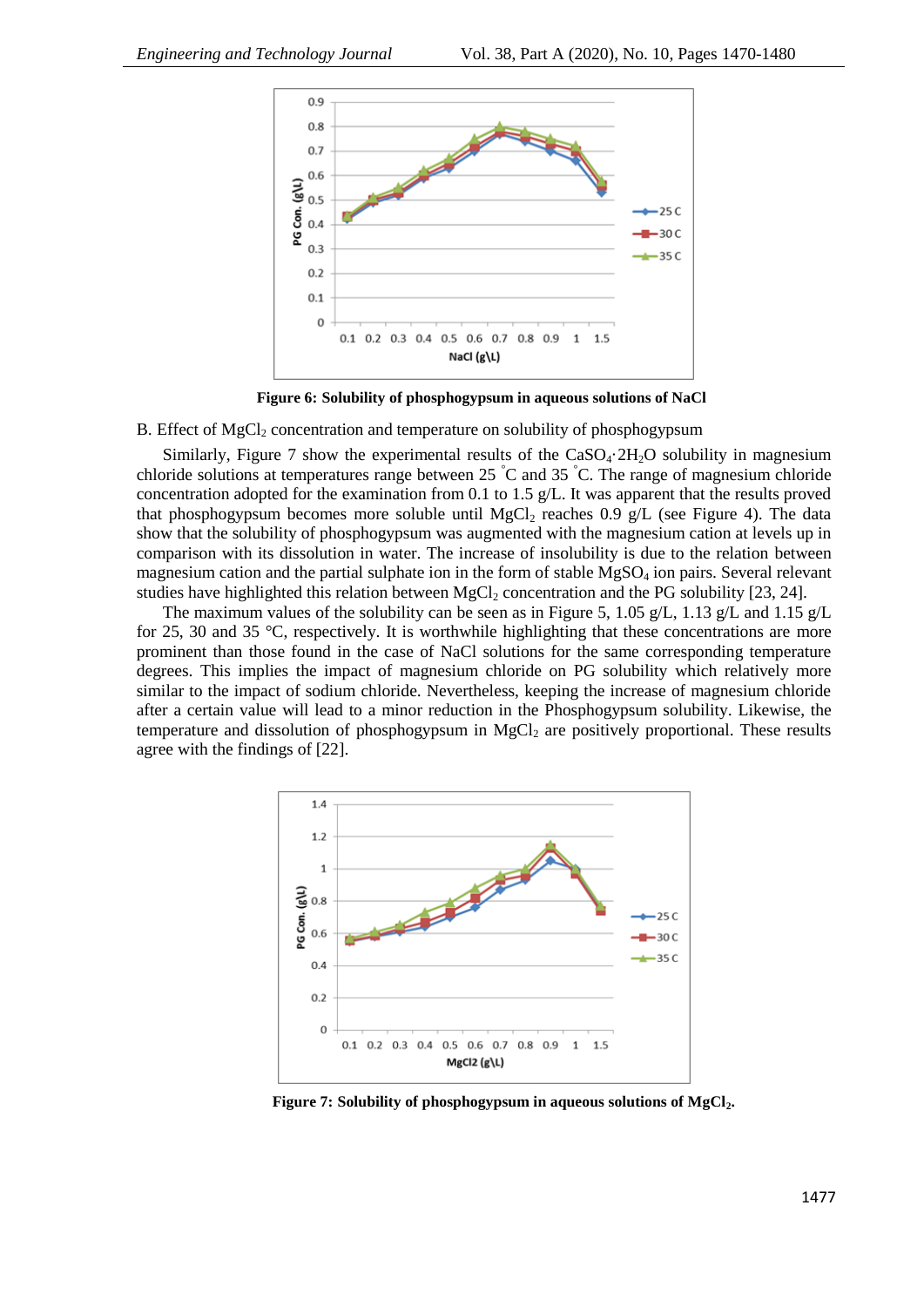C. Effect of CaCl2 concentration and temperature on the solubility of phosphogypsum

The last experiment was devoted for studying the behaviour of solubility of phosphogypsum (CaSO4•2H2O) in the solution of calcium chloride. The experiment was conducted at temperatures of 25, 30 and 35 °C and for CaCl2 concentrations ranges between 0.1 and 1.5  $g/L$ . Figure 8 depicts the dissolution results. According to this Figure, the amount of PG solubility shrinkages as the CaCl2 concentration goes up. Furthermore, for low concentrations, CaSO4.2H2O becomes very insoluble, and then the solubility keeps declining just about linearly as the CaCl2 quantity goes beyond 0.5 g/L. The possible explanation for this case is the impact of the common ion [23]. Additionally, Figure 6 indicates that as temperature degrees rise, the dissolution rate of CaSO4•2H2O rises as well even though this effect is partial. The previous work conducted by [25] agrees quite to these findings.



**Figure 8: Solubility of phosphogypsum in aqueous solutions of CaCl3.**

# **4. CONCLUSIONS**

i-Using deionized water can be a successful medium in the leaching process to recover elements from the phosphogypsum sample.

ii- The main mineralogical phase of the phosphogypsum sample is calcium sulfate with other secondary minerals such as dolomite and brucite.

iii-The solid to liquid ratio has a significant impact on the leaching efficiency, where the efficiency of leaching increases with the low ratio of solid to liquid.

iv-The leaching efficiency of the elements increases when the temperature increases to 45 **°C** and will decrease later on once again when it reaches to that degree.

v-The addition of some chlorides affect the solubility of phosphogypsum, observed both sodium chloride and magnesium chloride have a positive effect on solubility. Increasing the proportion of these chlorides leads to increase the solubility of phosphogypsum. On the other hand, the solubility decreases with increasing the concentration of calcium chloride.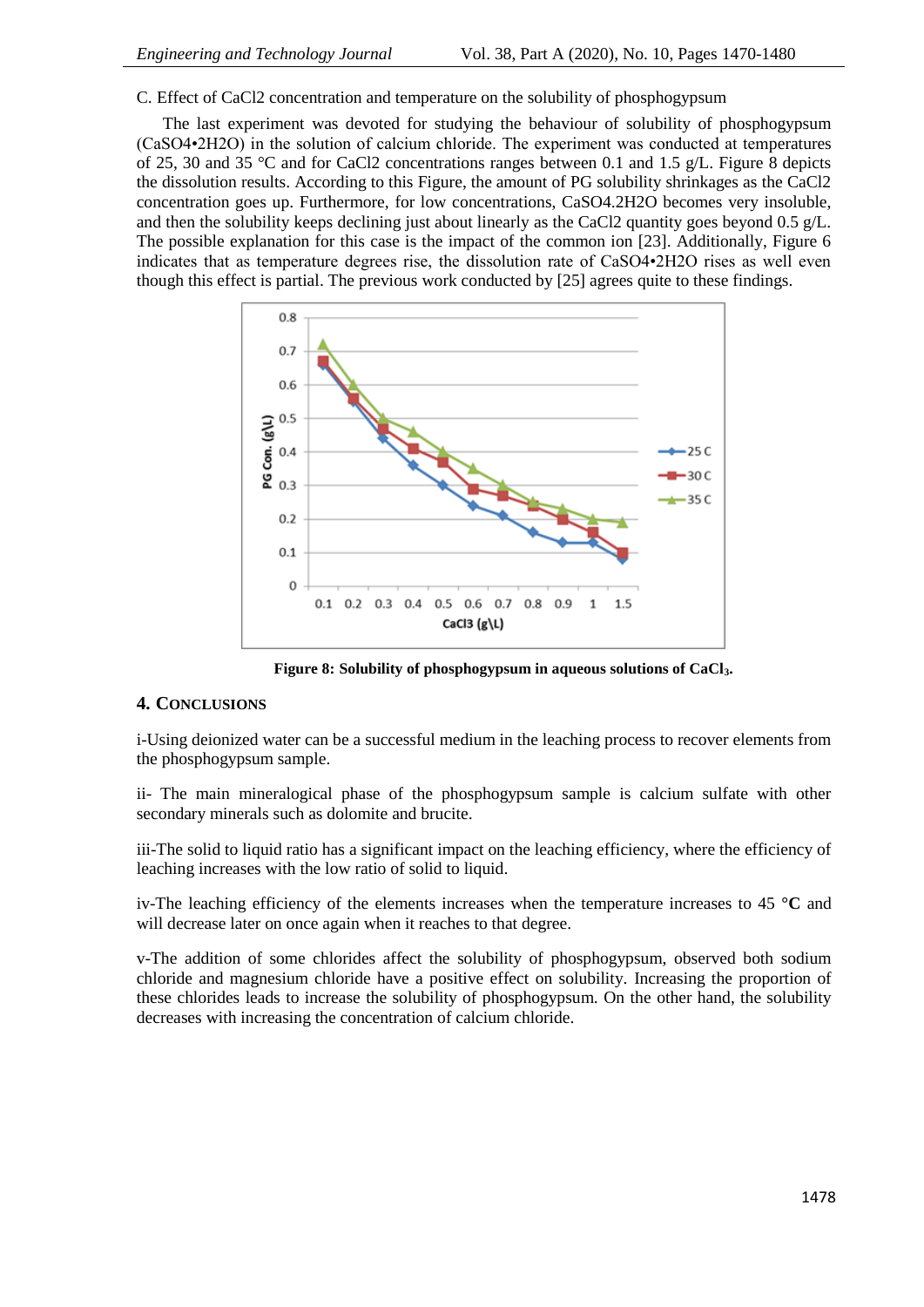#### **5. REFERENCES**

- **[1]** F.R. Gennari, I. Garcia, N. H. Medina, M. A. G. Silveira"Phosphogypsum Analysis: Total Content And Extractable Element Concentration" International Nuclear Atlantic Conference, 24-28, 2011.
- **[2]** M., Canut "Viability study for the substitution of gypsum by phosphogysum as a building material "Belo Horizonte, Universidade Federal de Minas Gerais, 2006.
- **[3]** C. A. Gregory, D. Saylak, W. B. Ledbetter, "The use of by-product phosphogypsum for road bases and subbases", Transportation Research Record, 998, pp 47-52, 1984.
- **[4]** Florida Institute of Phosphate Research FIRP, "The economic benefit of phosphogysum use in agriculture in the Southeastern United States". Bartow, FIPR Publication, 01, pp124-119, 1996.
- **[5]** P. R Ernani, M. S. Ribeiro, C. Bayer, "Chemical modifications in acid soils caused by addition of gypsum or limestone," Sci. Agric., 58: pp 825-831, 2001.
- **[6]** P. A. Bellingieri, E.G. Bertin, L. Z. Mays, "Effects of the application of sewage, slags and limestone in the chemical properties of a soil cultivated with corn," Scientifica, 31 pp 81-89, 2003.
- **[7]** J. Keith Syers, "Progress in the development of decimation of phosphorus fertilizers. In: Conference Fertilizer in Focus, "Fertilizer Industry Federation of Australia, Inc., pp. 28–29. 2001.
- **[8]** JICA (Japan International Cooperation Agency), "Preliminary feasibility study report on mining and industrial sector in Mid-Western," Iraq, 2010.
- **[9]** M. Al-Hwaiti, K. Ibrahim, M. Harrara, "Removal of heavy metals from waste phosphogypsum materials using polyethylene glycol and polyvinyl alcohol polymers," Arabian Journal of Chemistry, 2015.
- **[10]** M.S. Al-Masri, Y. Amin, S. Ibrahim, F. Al-Bich, "Distribution of some trace metals in Syrian phosphogypsum," Applied Geochemistry, Vol. 19, pp. 747–753, 2004.
- **[11]** N M. Alkheder, Y.J., Kher A. Alkhateb, and A. Kodlaa, "Treatment of Syrian phosphogypsum using acids and bases," Chemistry and Materials Research, Vol. 8 No.9, 2016.
- **[12]** A. Smith and B. Wrench, "Aspects of environmental control of phosphogypsum waste disposal. " Proc., Reg. Conf. for Africa on Soil Mechanics and Foundation Engineering, 487-490, 1984.
- **[13]** M. Abd El-Mottaleb, M. F. Cheira, A. H. Gamal , A. S. Ahmed, " Leaching of Rare Earth Elements from Egyptian Western Desert Phosphate Rocks using HCl," Chemistry of Advanced Materials Vol.1,No.1 ,pp33- 40,2016.
- **[14]** K. Grabas, A. Pawełczy, W. Stre, E. Szełe, S. Stre, " Study on the Properties of Waste Apatite Phosphogypsum as a Raw Material of Prospective Applications," Waste and Biomass Valorization,2018.
- **[15]** A. T. Hoang, H. M. Ang, A. L. Rohl, "Effects of temperature on the scaling of calcium sulphate in pipes," Powder Technology, 179, pp 31–37, 2007.
- **[16]** E. Bock, "On the solubility of anhydrous calcium sulphate and of gypsum in concentrated solutions of sodium chloride at 25 °C, 30 °C, 40 °C, and 50 °C, " Canadian Journal of Chemistry. Vol. 39, No.9, pp. 1746–1751, 1961.
- **[17]** G. Azimi, V.G. Papangelakis, J.E. Dutrizac, "Development of an MSE-based chemical model for the solubility of calcium sulfate in mixed chloride–sulfate solutions," Fluid Phase Equilib., 266, pp172-186, 2008.
- **[18]** G. Azimi, V.G Papangelakis., "Mechanism and kinetics of gypsum-anhydrite transformation in aqueous electrolyte solutions," Hydrometallurgy 108, pp 122-129,2011.
- **[19]** W. L. Marshall, R. Slusher, "Thermodynamics of calcium sulfate dehydrate in aqueous sodium chloride solutions," 0−110°. J. Phys. Chem., 70, pp. 4015−4027, 1966.
- **[20]** J. Sun, L. Wangand, Y.Guomin, " Effects of Na, Ca, Mg, and Al Chloride Salts on Dissolution and Phase Stability of Calcium Sulfate Dihydrate in Aqueous Solutions at 278.15 K to 308.15 K," Journal of Chemical & Engineering Data, 2015.
- **[21]** X. W., Wei He, B. Guan, Z. Wu, "Solubility of Calcium Sulfate Dihydrate in Ca-Mg-K Chloride Salt Solution in the Range of (348.15 to 371.15) K," J. Chem. Eng. Data, 55, pp. 2100–2107, 2015.
- **[22]** X.Wu, K. Wang, Z. Xiong, X.i Ye, "Solubility of α‑calcium sulfate hemihydrate in Ca−Mg−K chloride salt solution at (353.0 to 371.0) K," J. Chem. Eng. Data, 58, pp. 48−54, 2013.